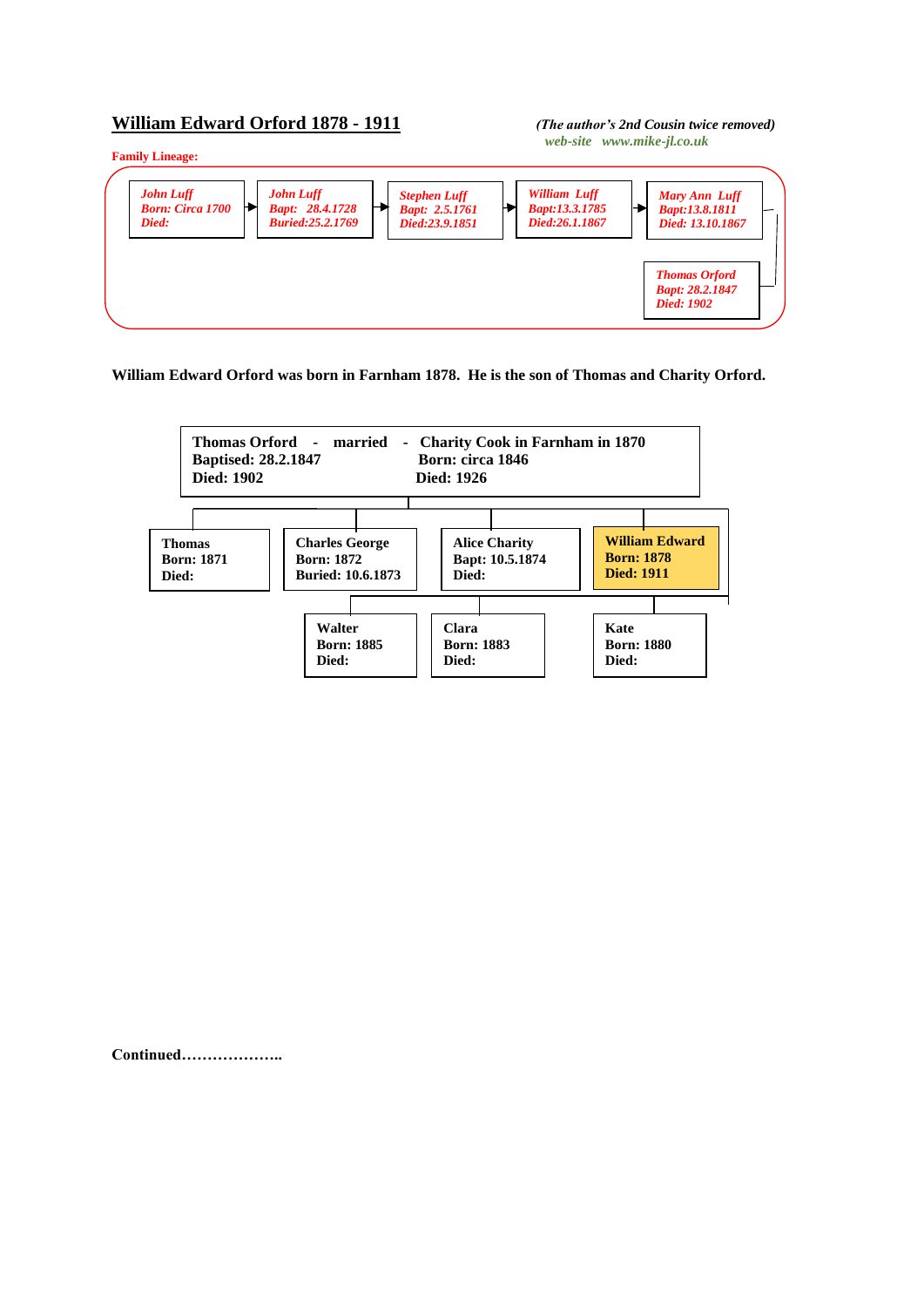|                                           | raunham                                        | <b>HOUSES</b>                                                                                                                                                                                                                                                                                                                                                                                                                                                                                      |                                       |                                         |                                            |            |                                                   | Town or Village op<br>Hamlet of<br>Farnham<br>O areach am |                                           | Rural Sunitary District of         | District of<br>andre                                                                                                       |
|-------------------------------------------|------------------------------------------------|----------------------------------------------------------------------------------------------------------------------------------------------------------------------------------------------------------------------------------------------------------------------------------------------------------------------------------------------------------------------------------------------------------------------------------------------------------------------------------------------------|---------------------------------------|-----------------------------------------|--------------------------------------------|------------|---------------------------------------------------|-----------------------------------------------------------|-------------------------------------------|------------------------------------|----------------------------------------------------------------------------------------------------------------------------|
| No, of<br>Selasdula                       | ROAD, STREET, &c.,<br>and No. or NAME of HOUSE | $\begin{array}{c} \mathbf{T}_\text{D}\text{-}\hspace{-2.1cm}\textbf{b} \text{not}\text{end} \\ \text{hatlet}\hspace{-2.1cm}\begin{array}{c} \text{b} \text{not}\text{end} \\ \text{out}\hspace{-2.1cm}\begin{array}{c} \text{b} \text{not}\text{end} \\ \text{out}\hspace{-2.1cm}\begin{array}{c} \text{b} \text{not}\text{end} \\ \text{in}\hspace{-2.1cm}\begin{array}{c} \text{b} \text{not}\hspace{-2.1cm}\text{end} \\ \text{in}\hspace{-2.1cm}\begin{array}{c} \text{b} \text{not}\hspace{-$ | NAME and Surnamo of cach<br>Person    | <b>RELATION</b><br>to<br>Head of Family | CON-<br><b>DITION</b><br>as to<br>Marriage |            | <b>AGE</b> last<br>Birthday<br>of<br>Males Founds | Rank, Profession, or OCCUPATION                           |                                           | WHERE BORN                         | -n<br>$\begin{array}{l} \text{(1) Doaf-aud-} \\ \text{(2) Blind} \\ \text{(3) Imboolle} \\ \text{(4) Lunnlic} \end{array}$ |
| 22                                        | 104. Carl Shull                                |                                                                                                                                                                                                                                                                                                                                                                                                                                                                                                    | Ward Maurtres                         | H <sub>sat</sub>                        | Inar 38                                    |            |                                                   | Davidman Worth Butcher Swins Fainham                      |                                           |                                    |                                                                                                                            |
|                                           |                                                |                                                                                                                                                                                                                                                                                                                                                                                                                                                                                                    | Websaleth<br>470                      | tirk                                    | $\mathcal{L}^{\dagger}$                    |            | 55                                                |                                                           | Juriel.                                   | Vainhan                            |                                                                                                                            |
|                                           |                                                |                                                                                                                                                                                                                                                                                                                                                                                                                                                                                                    | Frank<br>600                          | <i>I'lm</i>                             | irti                                       | 46         |                                                   | Blacksmith                                                | eri                                       | $\Delta v$                         |                                                                                                                            |
|                                           |                                                |                                                                                                                                                                                                                                                                                                                                                                                                                                                                                                    | po.<br>bometre                        | Daughter Union                          |                                            |            | 13                                                | Jeholar.                                                  | $\iota$                                   | $D^o$ .                            |                                                                                                                            |
| 23                                        |                                                |                                                                                                                                                                                                                                                                                                                                                                                                                                                                                                    | Jusqua<br>150                         | $4 - 0$                                 |                                            |            |                                                   | $A^T$                                                     | $\mathcal{L}v$                            | 60                                 |                                                                                                                            |
|                                           | 100<br>$60^{\circ}$                            |                                                                                                                                                                                                                                                                                                                                                                                                                                                                                                    | Hawlice<br>John                       | Fread                                   | $\frac{4}{3}$                              |            |                                                   | Barryman                                                  | 47                                        | 15O                                |                                                                                                                            |
|                                           |                                                |                                                                                                                                                                                                                                                                                                                                                                                                                                                                                                    | Mary ann<br>490                       | lista                                   | $490^{\circ}$                              |            | $\cdot$ 19                                        |                                                           | $\sqrt{c}$                                | $10^{6}$                           |                                                                                                                            |
| $\frac{2}{\ell}$                          | $\mathcal{D}^{\bullet}$<br>$10.5^{-}$          |                                                                                                                                                                                                                                                                                                                                                                                                                                                                                                    | annie<br>$\mathcal{L}(\mathcal{L})$   | Suter                                   | o                                          |            | 75                                                | Vietnaker                                                 | $\Lambda^{\gamma}$                        | $\Lambda^o$                        |                                                                                                                            |
|                                           |                                                |                                                                                                                                                                                                                                                                                                                                                                                                                                                                                                    | James Robinson                        | yeard                                   | mar trs                                    |            |                                                   | Carpenter                                                 | $\mathscr{E}$                             | 470                                |                                                                                                                            |
| $94 -$                                    | po<br>104                                      |                                                                                                                                                                                                                                                                                                                                                                                                                                                                                                    | Tawa Jane Ne<br>Thomas or lord        | lik                                     | $\mathcal{L}$                              |            | <b>ZXS</b>                                        | Perfarmanico                                              | $\pi$                                     | $\mathcal{A}^{\dagger}$            |                                                                                                                            |
|                                           |                                                |                                                                                                                                                                                                                                                                                                                                                                                                                                                                                                    | Charles<br>no                         | Head                                    | $h(c - 34)$                                |            |                                                   |                                                           | $\iota \bar{v}$                           | w                                  |                                                                                                                            |
|                                           |                                                |                                                                                                                                                                                                                                                                                                                                                                                                                                                                                                    | Thomas<br>490                         | uin                                     | mar                                        |            | 34                                                |                                                           | 670                                       | ADO                                |                                                                                                                            |
|                                           |                                                |                                                                                                                                                                                                                                                                                                                                                                                                                                                                                                    | alice Charity no                      | $f_{\ell}$<br>$\sim$<br>Daystota        | Kenzu                                      |            |                                                   | Scholay                                                   | $\mathscr{C}^{\prime\prime}$              | <b>DU</b>                          |                                                                                                                            |
|                                           |                                                |                                                                                                                                                                                                                                                                                                                                                                                                                                                                                                    | $%d$ .<br>Villegne<br>500             |                                         |                                            | $\ddot{3}$ | $\checkmark$                                      | Jeholui.                                                  | 670                                       | $\mathcal{D}^{\prime\prime}$       |                                                                                                                            |
|                                           |                                                |                                                                                                                                                                                                                                                                                                                                                                                                                                                                                                    | Vlate<br>$\mathcal{D}^{\prime\prime}$ | von<br>Daughter                         |                                            |            |                                                   |                                                           | 6%                                        | $A$ )                              |                                                                                                                            |
|                                           |                                                |                                                                                                                                                                                                                                                                                                                                                                                                                                                                                                    | Hatter<br>lain                        | Colisin                                 |                                            |            | 23                                                | Domester Leevan                                           | $h$ <sub><math>\alpha</math></sub><br>6/6 | 40 <sup>d</sup>                    |                                                                                                                            |
| 26                                        | 103<br>00                                      |                                                                                                                                                                                                                                                                                                                                                                                                                                                                                                    | $4$ ran/6<br>Garrett                  | ye a                                    | B1000026                                   |            |                                                   |                                                           |                                           | Sadleston                          |                                                                                                                            |
|                                           |                                                |                                                                                                                                                                                                                                                                                                                                                                                                                                                                                                    | mily<br>190                           | Yirk                                    | po                                         |            | 26                                                | Railway Clair                                             | 40rac                                     | llon borns                         |                                                                                                                            |
|                                           |                                                |                                                                                                                                                                                                                                                                                                                                                                                                                                                                                                    | Fank<br>100                           | Son.                                    |                                            | $5-$       |                                                   | Jeholas.                                                  | Twing<br>$\partial$                       | Yarn ham                           |                                                                                                                            |
|                                           |                                                |                                                                                                                                                                                                                                                                                                                                                                                                                                                                                                    | rellie<br>190                         | Paulkta                                 |                                            |            | 2                                                 | $\overline{\phantom{a}}$                                  | $\kappa v$                                | $\mathbb{Z}^{\nu}$<br>$A^{\sigma}$ |                                                                                                                            |
|                                           |                                                |                                                                                                                                                                                                                                                                                                                                                                                                                                                                                                    | Emily<br>60 <sup>0</sup>              | $x_0$                                   |                                            |            | 5h                                                |                                                           | $D^{\circ}$                               | €                                  |                                                                                                                            |
|                                           |                                                |                                                                                                                                                                                                                                                                                                                                                                                                                                                                                                    |                                       |                                         |                                            |            |                                                   |                                                           |                                           |                                    |                                                                                                                            |
|                                           |                                                |                                                                                                                                                                                                                                                                                                                                                                                                                                                                                                    |                                       |                                         |                                            |            |                                                   |                                                           |                                           |                                    |                                                                                                                            |
| $\mathcal{D}$<br>$\overline{\mathcal{X}}$ |                                                | $\mathcal{I}$                                                                                                                                                                                                                                                                                                                                                                                                                                                                                      |                                       |                                         |                                            | 0          | 13                                                |                                                           |                                           |                                    |                                                                                                                            |
|                                           | Total of Houses                                | 13                                                                                                                                                                                                                                                                                                                                                                                                                                                                                                 |                                       | Total of Males and Females              |                                            | q          |                                                   |                                                           |                                           |                                    |                                                                                                                            |

## **The 1881 Census shows William, aged 3, living with his family at 104 East Street, Farnham.**

| <b>Name</b>                 | <b>Position in</b><br>House | <b>Condition Age/Sex</b> |                        | <b>Profession</b> | <b>Birth Place</b>     |
|-----------------------------|-----------------------------|--------------------------|------------------------|-------------------|------------------------|
| <b>Thomas Orford</b>        | Head                        | <b>Married</b>           | 34 Male                |                   | <b>Farnham, Surrey</b> |
| <b>Charity Orford</b>       | Wife                        | <b>Married</b>           | 34 F/male              |                   | <b>Farnham, Surrey</b> |
| <b>Thomas Orford</b>        | Son                         |                          | 10 Male                | School            | <b>Farnham, Surrey</b> |
| <b>Alice Charity Orford</b> | <b>Daughter</b>             |                          | <b>7</b> F/male School |                   | <b>Farnham, Surrey</b> |
| <b>William Orford</b>       | Son                         |                          | 3 Male                 |                   | <b>Farnham, Surrey</b> |
| <b>Kate Orford</b>          | <b>Daughter</b>             |                          | 1 F/male               |                   | <b>Farnham, Surrey</b> |

**Continued.....................**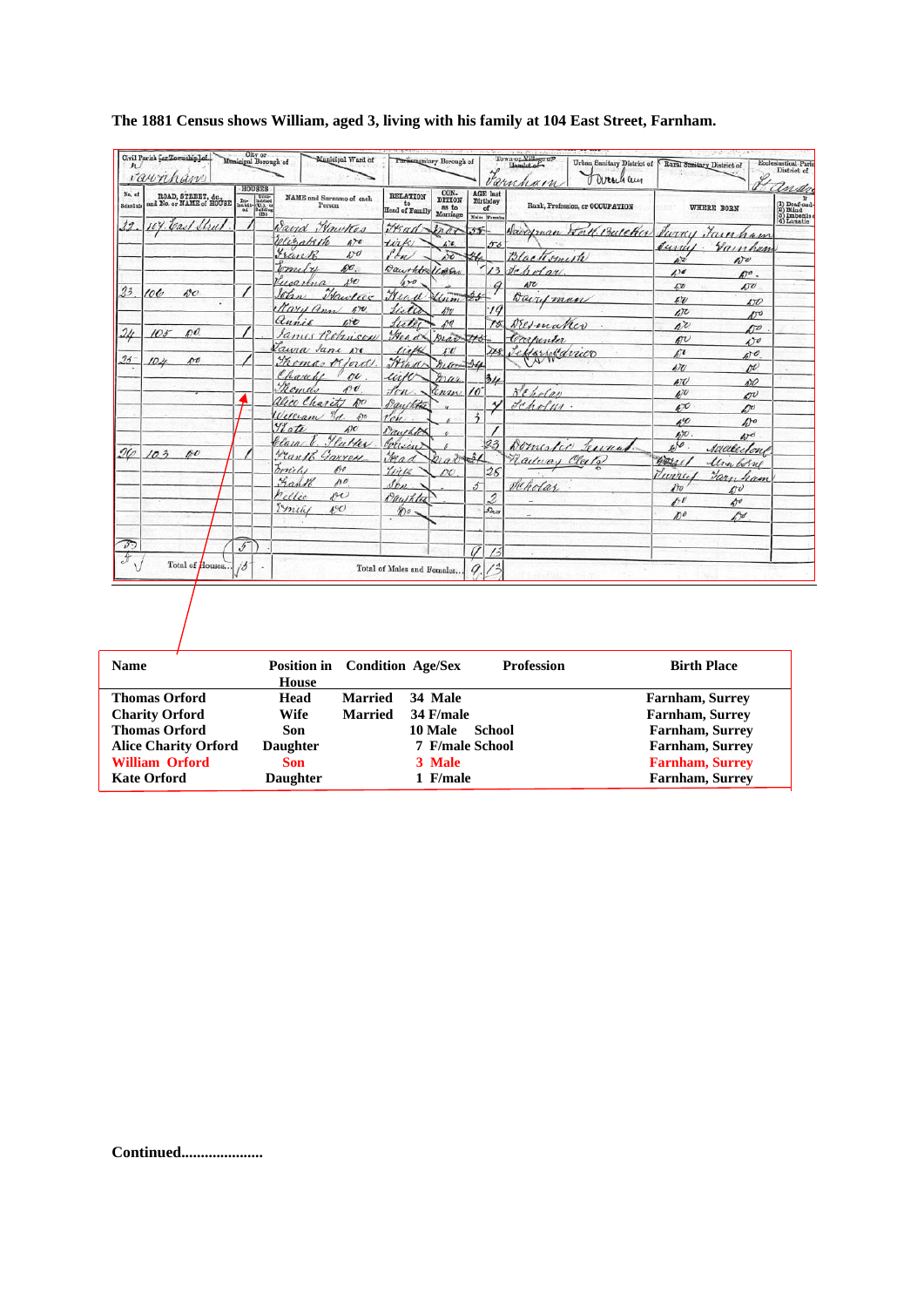**The 1891 Census shows William, now aged 13, living with his family at 46 East Street, Farnham. William is now employed as a Groom.**

|                    | Civil Parish<br>et FARNHAM                                          | Muzicipal Berough       |                   | Manichal Wash                     |                                         | Urban Sanitary District<br><b>EARNHAM</b> |                                             | Boml Sanitary District<br>Town or Village or Hamlet<br>FARNHAM<br>d |              |                         |             | Parliamentary Borough or $\mathcal D$ Division<br>unlaura | Ecclesimtical Parish or<br><i>Bemary RRNHAM</i>                                                                                                                                      |
|--------------------|---------------------------------------------------------------------|-------------------------|-------------------|-----------------------------------|-----------------------------------------|-------------------------------------------|---------------------------------------------|---------------------------------------------------------------------|--------------|-------------------------|-------------|-----------------------------------------------------------|--------------------------------------------------------------------------------------------------------------------------------------------------------------------------------------|
| Cola. 1            |                                                                     | $\overline{\mathbf{a}}$ | $\overline{a}$    | $\mathbf{a}$                      | 7                                       | $\mathbf{a}$                              | 10<br>$\bullet$                             | $\mathbf n$                                                         | 19           | $18$ $14$               |             | $\overline{15}$                                           |                                                                                                                                                                                      |
| No. of<br>Sekedale | ROAD, STREET, &c. and<br>No. or NAME of HOUSE                       | HOUSES<br>學學            | Nienker<br>Wienia | NAME and Summar of<br>each Person | <b>BELATION</b><br>to<br>Head of Family | COM-<br>DIT10N<br>ss to<br>Marriage       | AGE last<br>Birthday<br>at<br>Males (Longe) | PROFESSION or COOUPATION                                            | Employer     | Response                | <b>ESSE</b> | WHERE BORN                                                | $\begin{array}{l} \hline \text{if} \\ \text{(i)} \text{ Dust} \text{-sub-Dumb} \\ \text{(ii)} \text{ Bunt} \\ \text{(b)} \text{ Lensals, link} \\ \hline \text{or Hiot} \end{array}$ |
|                    |                                                                     |                         |                   | archer<br>robel                   | seur                                    |                                           |                                             |                                                                     |              |                         |             | an<br>an                                                  |                                                                                                                                                                                      |
| 45                 | Thor                                                                |                         |                   | Charlotte<br>$n_{\mathcal{H}}$    | dead                                    | loud                                      |                                             | weer                                                                |              |                         | Χ           | Elelera<br><b>MARA</b>                                    |                                                                                                                                                                                      |
|                    |                                                                     |                         |                   | Charlotta                         | saur                                    | q                                         |                                             | Assamahar                                                           |              |                         | x           | Farnham                                                   |                                                                                                                                                                                      |
|                    |                                                                     |                         |                   | Homas                             | lon                                     | ρ                                         |                                             | sochifulders<br>timmy                                               |              | Χ                       |             | do<br>do                                                  |                                                                                                                                                                                      |
| $\mu_{\theta}$     | bо<br>46                                                            |                         |                   | Wooderson<br>homas                | Head                                    | $\dot{m}$                                 | ٧g                                          | agricultural                                                        |              | x                       |             | do<br>do                                                  |                                                                                                                                                                                      |
|                    |                                                                     |                         |                   | fane<br>do                        | lude                                    | m,                                        |                                             |                                                                     |              |                         |             | Godslowing<br>do                                          |                                                                                                                                                                                      |
|                    |                                                                     |                         |                   | <i>Mark</i><br>Course             | Violet                                  | P                                         |                                             |                                                                     |              |                         |             | Eurey<br>Withen                                           | A Cypel<br>how                                                                                                                                                                       |
| w                  | $\oint_{\mathcal{P}}$<br>1/5                                        |                         |                   | Charles<br>Luceno                 | Head                                    | m/                                        | ₩                                           | Jenseel                                                             |              | ×                       |             | Hank<br>Poke<br>Chari                                     | 57.692<br>ļ.                                                                                                                                                                         |
|                    |                                                                     |                         |                   | Marn Com<br>do                    | wife                                    | m                                         | 48                                          |                                                                     |              |                         |             | Winchistor<br>d                                           |                                                                                                                                                                                      |
|                    |                                                                     |                         |                   | Stelle                            | Sen ion                                 |                                           | À¥.                                         |                                                                     |              |                         |             | d<br>do                                                   |                                                                                                                                                                                      |
|                    |                                                                     |                         |                   | do<br>home                        | Slep deur                               |                                           |                                             | Scholar                                                             |              |                         |             | do                                                        |                                                                                                                                                                                      |
|                    |                                                                     |                         |                   | do<br>mein am                     | Pieu dans                               |                                           | a                                           | Peholer                                                             |              |                         |             | X<br>$\mu$                                                |                                                                                                                                                                                      |
|                    |                                                                     | $\mathcal{L}$           |                   | Robert<br>do                      | Plea Ran                                |                                           |                                             |                                                                     |              |                         |             | do<br>d.                                                  |                                                                                                                                                                                      |
| w                  | $\phi_{\theta}$<br>цb                                               |                         |                   | Komas<br>beford                   | Head.                                   | m                                         | Àý                                          | and letter<br>Carrier                                               |              | Χ                       |             | Luiris<br>Fernham                                         |                                                                                                                                                                                      |
|                    |                                                                     |                         |                   | Chariti<br>'do                    |                                         | $\mathfrak{m}$                            |                                             |                                                                     |              |                         |             | do<br>NA                                                  |                                                                                                                                                                                      |
|                    |                                                                     |                         |                   | Promas<br>éo                      | luige<br>In                             | p                                         |                                             | uron                                                                |              | X                       |             | do<br>do                                                  |                                                                                                                                                                                      |
|                    |                                                                     |                         |                   | William<br>ko                     | low                                     |                                           | 忽<br>ř.                                     | Durmy                                                               |              | $\overline{\mathbf{x}}$ |             | do<br>do                                                  |                                                                                                                                                                                      |
|                    |                                                                     |                         |                   | Kale<br>do                        | deur                                    |                                           | ж                                           | Pepolen                                                             |              |                         |             | do<br>u.                                                  |                                                                                                                                                                                      |
|                    |                                                                     |                         |                   | Clera<br>Lo                       | saur                                    |                                           | ₽                                           | Perfer                                                              |              |                         |             | do<br>in                                                  |                                                                                                                                                                                      |
|                    |                                                                     |                         |                   | Walter<br>do                      | Van                                     |                                           | ď                                           | Pedolen                                                             |              |                         |             | do<br>do                                                  |                                                                                                                                                                                      |
| 49                 | $\theta_{\theta}$<br>w                                              |                         |                   | Kissiett<br>towles                | Reed                                    | frid                                      |                                             | Jamalucco<br>AHLIOS                                                 |              |                         | x           | Bentes<br>White<br>Walther                                |                                                                                                                                                                                      |
|                    |                                                                     |                         |                   | do<br>Belind<br>$\theta$          | ion                                     |                                           |                                             | appropriace<br>winters                                              |              | X                       |             | ler<br>hurer<br>Anton                                     |                                                                                                                                                                                      |
|                    |                                                                     |                         |                   | Resrett<br>do                     | sam                                     |                                           |                                             | nicel form<br>Seno.                                                 |              | x                       |             | Ko<br>ds                                                  |                                                                                                                                                                                      |
|                    |                                                                     |                         |                   | ho<br>Lillian                     | saur                                    | g                                         |                                             | Sepoles                                                             |              |                         |             | Kings                                                     |                                                                                                                                                                                      |
|                    |                                                                     |                         |                   | do<br>albert                      | Lan                                     |                                           | 冥<br>嗥                                      | Perales                                                             |              |                         |             | Hynkam<br>7<br>usi                                        |                                                                                                                                                                                      |
|                    |                                                                     |                         |                   | C<br>lei<br>d n                   | bauer                                   |                                           |                                             | Scholar                                                             |              |                         |             | do<br>do                                                  |                                                                                                                                                                                      |
| 50                 | $\overline{\mathbf{r}}$<br>$\mu$                                    |                         |                   | Herry<br>numell                   | real                                    | $\boldsymbol{m}$                          | ₩                                           | Barnfan                                                             | $\mathbf{x}$ |                         |             | W<br>do                                                   |                                                                                                                                                                                      |
|                    |                                                                     |                         |                   | Palience<br>alo                   | linge.<br>Pon                           | is.                                       | ¥                                           |                                                                     |              |                         |             | importate<br>do                                           |                                                                                                                                                                                      |
|                    |                                                                     |                         |                   | do<br>Kenrylo                     |                                         |                                           | ₩                                           |                                                                     |              |                         |             | do<br>lasking                                             |                                                                                                                                                                                      |
|                    | v.                                                                  |                         |                   | $\alpha$<br>suich<br>do           | Leur                                    |                                           | XÓ                                          | Peholar                                                             |              |                         |             | do<br>Tilford Jame                                        |                                                                                                                                                                                      |
|                    |                                                                     |                         |                   | Henry<br>mensell                  | Tai hay                                 | 6.21                                      | YX.                                         | ۳                                                                   |              |                         |             | Lo<br>$\mathcal{U}$                                       |                                                                                                                                                                                      |
| m                  | Total of Houses and of<br>Tonomonts with last<br>than Five Rooms  ) | b                       | 6                 |                                   | Total of Males and Females 14           |                                           | 14                                          |                                                                     |              |                         |             |                                                           |                                                                                                                                                                                      |

| <b>Name</b>           | Position in Condition Age/Sex<br>House |                |           | <b>Profession</b>     | <b>Birth Place</b>     |
|-----------------------|----------------------------------------|----------------|-----------|-----------------------|------------------------|
| <b>Thomas Orford</b>  | Head                                   | <b>Married</b> | 44 Male   | <b>Letter Carrier</b> | Farnham, Surrey        |
| <b>Charity Orford</b> | Wife                                   | <b>Married</b> | 34 F/male |                       | <b>Farnham, Surrey</b> |
| <b>Thomas Orford</b>  | Son                                    | <b>Single</b>  | 20 Male   | Groom                 | Farnham, Surrey        |
| <b>William Orford</b> | Son                                    |                | 13 Male   | Groom                 | <b>Farnham, Surrey</b> |
| <b>Kate Orford</b>    | <b>Daughter</b>                        |                | 10 F/male | <b>School</b>         | <b>Farnham, Surrey</b> |
| Clara Orford          | <b>Daughter</b>                        |                | 8 F/male  | School                | Farnham, Surrey        |
| <b>Walter Orford</b>  | Son                                    |                | 6 Male    | <b>School</b>         | Farnham, surrey        |

**Continued………….**